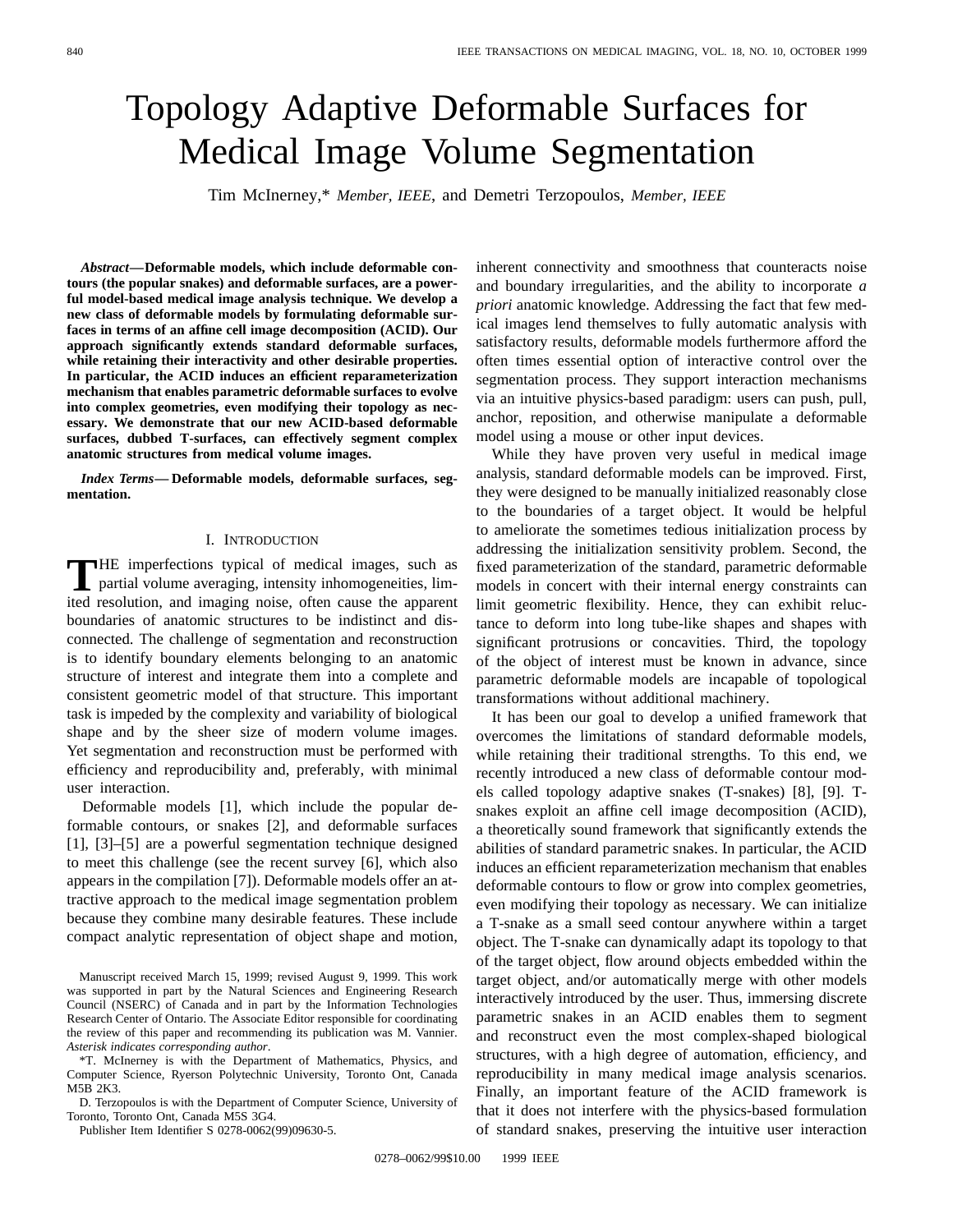

(a)



Fig. 1. Segmentation with T-snakes. (a) T-snakes segmenting blood vessels in a retinal angiogram. Geometric flexibility allows the T-snakes to grow into the complex vessel shapes. (b)–(e) T-snake segmenting gray-matter/white-matter interface and ventricles in an MR brain image slice. The initially circular T-snake (b) changes its topology to a highly deformed annular region (e).

mechanism and the ability to incorporate constraints through energy or force functions.

While deformable contours, in general, and T-snakes, in particular, have proved to be a successful boundary integration and feature extraction technique, their two-dimensional (2-D) formulation limits their ability to process three-dimensional (3-D) image data. Although slice-to-slice contour propagation [10], [11] can improve efficiency and increase automation, there are many segmentation scenarios where this technique is not effective. Three dimensional deformable surfaces or balloons, on the other hand, are potentially faster, make more effective use of the 3-D data, and, in many situations, require less user input and guidance. Several variants have been developed [12]–[17].

In this paper, we present a natural extension of our ACID framework that is suitable for deformable surfaces. In particular, we develop topology adaptive deformable surfaces, dubbed T-surfaces [18], for use on volume images. After a brief review of the planar T-snakes formulation in the next section, we develop its 3D extension in Section III. In Section IV, we present segmentation experiments using Tsurfaces, demonstrating their potential for efficient, accurate, and reproducible extraction and analysis of anatomic structures from medical image volumes. Section V discusses T-surfaces in comparison to competing techniques. Section VI concludes the paper.

## II. REVIEW OF T-SNAKES

Discrete versions of conventional parametric snakes [2], Tsnakes are immersed in an ACID which supports efficient reparameterization. As shown in Fig. 1, they exhibit significant geometric and topological flexibility.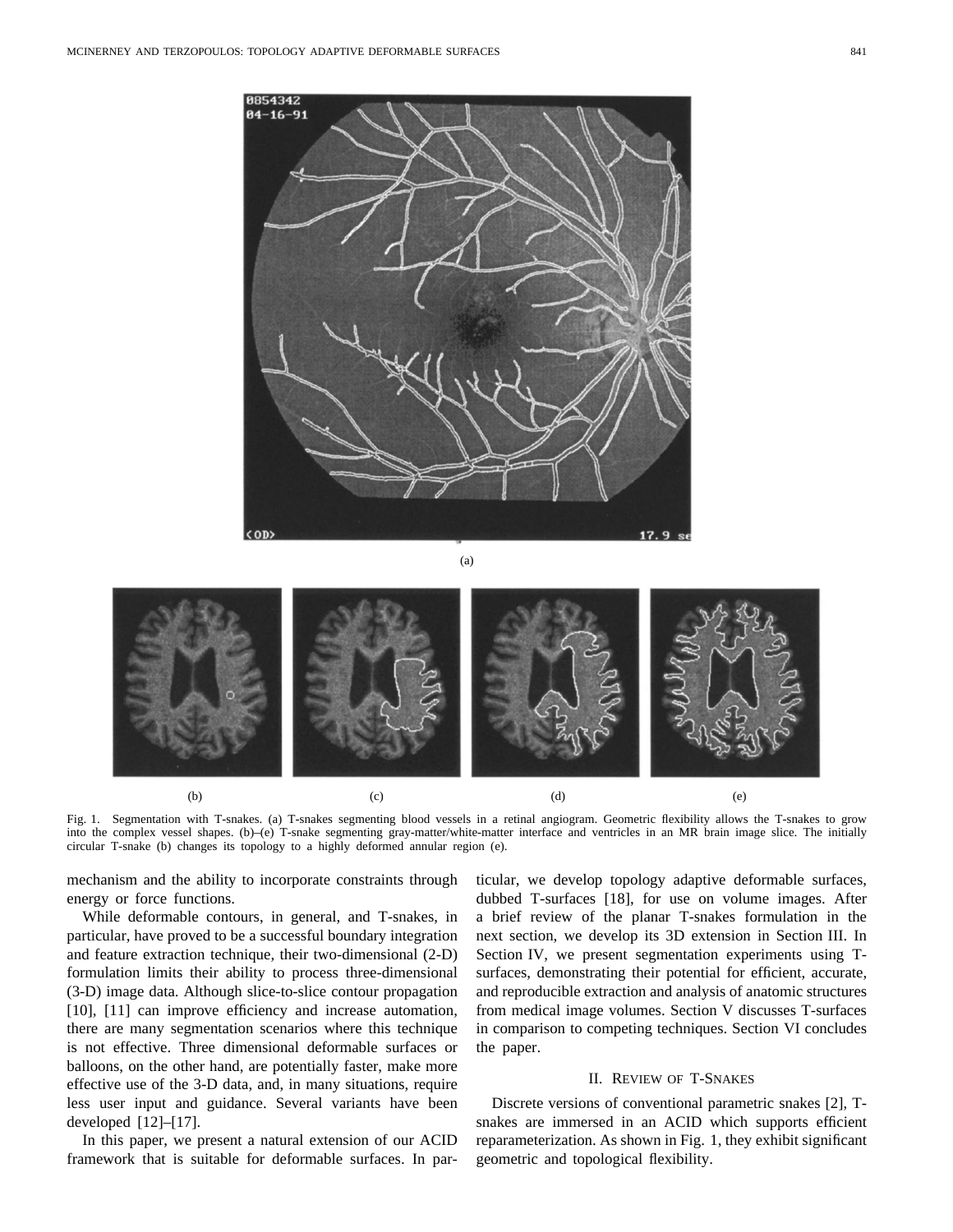As a T-snake deforms under the influence of external and internal forces, it is periodically reparameterized with a new set of nodes and elements. This is done by efficiently computing the intersection points of the model with the superposed affine cell grid. During the reparameterization, the interior of a Tsnake is also tracked by turning on any grid cell vertices that passed from the exterior to the interior of the model during its motion. Reparameterizing a T-snake at prespecified intervals as it flows yields an elegant automatic model subdivision technique and the grid provides a framework for robust topological transformations. Thus, the T-snake is relatively invariant to its initial placement. It flows into complex shapes, changing its topology whenever necessary, all in a stable manner. Conversion to a conventional parametric snakes model is simply a matter of disabling the grid at any time. By providing a boundary representation that also keeps track of the interior region of an object, T-snakes combine the space partitioning and topological flexibility of an implicit model with an explicit parametric boundary model.

There are three components to the T-snakes formulation as follows (see [9] for the details).

The first component is a discrete form of the conventional snakes model described in [2]. That is, a T-snake behaves like a standard parametric snake between reparameterizations and it is free to deform in any direction. The T-snake nodes act as a dynamic interconnected particle system. Associated with each node is a time varying position along with internal tensile forces and flexural forces to maintain model smoothness, inflationary forces to drive the T-snake toward the target object boundary, and external forces to stop the T-snake at the object boundary. T-snake evolution is governed by a simplified version of the Lagrange equations of motion in discrete form.

The second component of T-snakes is the ACID. There are two main types of affine cell decomposition methods: nonsimplicial and simplicial. In a simplicial decomposition, space is partitioned into cells defined by open simplices, where an  $n$  simplex is the simplest geometrical object of dimension  $n$ : a triangle in 2-D and a tetrahedron in 3-D. For example, the Coxeter–Freudenthal triangulation (Fig. 2) is constructed by dividing space using a uniform cubic grid and the triangulation is obtained by subdividing each cube into  $n!$ simplices. Simplicial cell decompositions provide a framework for creating robust consistent local polygonal (affine) approximations of the boundary contours of anatomic structures. The vertices of each simplex can be classified as either inside an anatomic structure or outside the structure. Simplicial cells containing both inside and outside vertices are termed boundary cells. In these cells the inside vertices can always be separated from the outside vertices by a single line or plane. Thus, an unambiguous polygonalization of the simplex always exists and a consistent polygonalization of the entire boundary contour will result.

The third component of T-snakes is the reparameterization process. A T-snake alternates between deformation steps and reparameterization steps. At the beginning of a deformation step, the T-snake nodes are defined in terms of the edges of the grid boundary cells. At the end of the deformation step, the nodes have moved, relative to the grid cell edges



Fig. 2. Simplicial approximation (dashed line) of an object contour (solid line), using a Freudenthal triangulation. The model nodes (intersection points) are marked and the boundary triangles are shaded.



Fig. 3. Illustration of the T-snake reparameterization process. (a) Shaded regions show examples of grid vertices that are turned on by the expanding contour. (b) New inside grid vertices (white) added to current inside vertices (dark). (c) New contour after one deformation step showing new grid intersections, inside grid vertices, and boundary grid cells (gray shaded).

(Fig. 3). To reestablish the correspondence between the Tsnake and the grid, a new simplicial approximation of the deformed T-snake is computed, using a robust two-phase reparameterization algorithm. In phase I of the algorithm, the intersection points between the T-snake elements and the grid cell edges are computed. These intersection points will become the nodes of the new T-snake. In phase II, grid cell vertices that have moved from the exterior to the interior of the T-snake are marked as on. In this manner, the interior of a T-snake is continuously tracked.

When a T-snake collides with itself or with another Tsnake, or splits into two or more parts (or shrinks and disappears), a topological transformation must take place. T-snake topology changes are automatically performed via the ACID [Fig.  $1(b)$ –(e)]. By keeping track of the inside grid vertices (and hence the boundary grid cells) and reestablishing the correspondence of the T-snake with the grid after every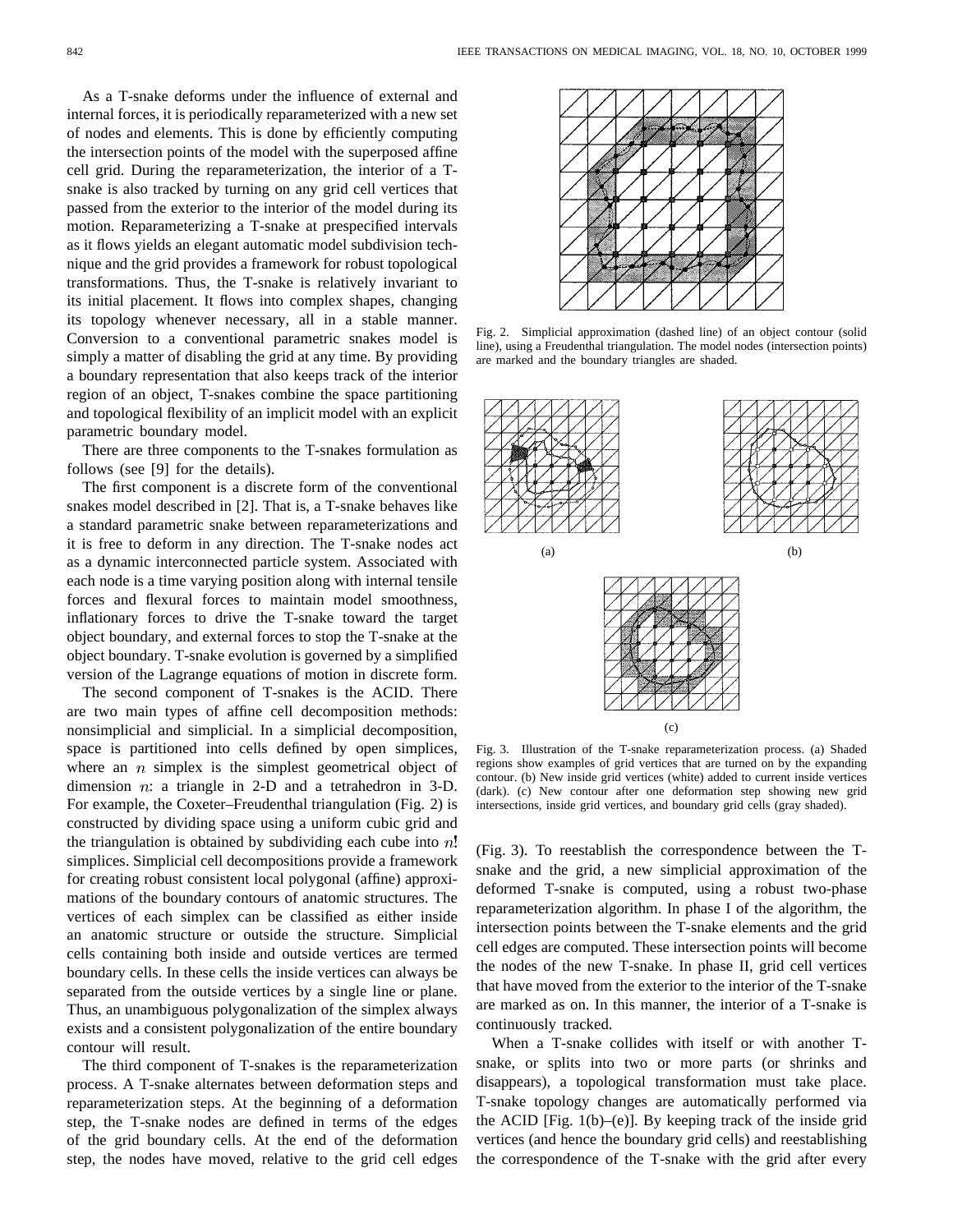deformation step, the boundary or isocontour of the new T-snake(s) can always be unambiguously determined. New elements are constructed based on the signs (i.e., inside or outside) of the grid vertices in each boundary cell and from the intersection points computed in phase I, such that the inside and outside grid vertices in these cells are separated by a single line.

## III. FORMULATION OF T-SURFACES

The main components of the 3-D T-surface formulation are analogous to those for the 2-D T-snakes. We describe each component in detail in the following sections.

### *A. Model Description*

The first component of T-surfaces, like T-snakes, is a discrete form of the conventional parametric deformable surfaces [19], [5]. A T-surface is a closed elastic triangular mesh, consisting of a set of nodes and triangular elements. We associate with each node i a time varying position  $x_i(t) =$  $[x_i(t), y_i(t), z_i(t)]$ , along with internal tensile forces  $\alpha_i(t)$  and flexural forces  $\beta_i(t)$ , inflationary forces  $\rho_i(t)$ , and external forces  $f_i(t)$  [20]. The behavior of a T-surface is governed by a simplified version of the Lagrange equations of motion [20] in discrete form

$$
\gamma_i \dot{\mathbf{x}}_i - a\alpha_i + b\beta_i = \rho_i + \mathbf{f}_i \tag{1}
$$

where  $\dot{\mathbf{x}}_i$  is the velocity of node i and  $\gamma_i$  is a damping coefficient that controls the rate of dissipation of the kinetic energy of the nodes.

A general nonlinear strain energy for a parametric deformable surface is a function of the differential area and curvature at each point [21]. A more practical version of this deformation energy is the linear combination of the well-known membrane and thin-plate functionals [22]. This linearized functional approximates the more general nonlinear strain energy functional for small deformations near the actual minimum (where higher order terms tend to zero), but is well behaved for large deformations and its quadratic form leads to computational benefits. The respective variational derivatives of the membrane and thin-plate functionals correspond to the Laplacian  $L(\mathbf{x}) = \mathbf{x}_{uu} + \mathbf{x}_{vv}$  and squared Laplacian (biharmonic)  $L^2(\mathbf{x}) = L \circ L(\mathbf{x}) = \mathbf{x}_{uuuu} + 2\mathbf{x}_{uuvv} + \mathbf{x}_{vvvv}$ (where  $u, v$  represent the surface parameterization) and give rise to the internal tensile and flexural forces, respectively. We approximate the Laplacian at each node using the umbrella operator resulting in the internal tensile force

$$
\alpha_i(t) = L(\mathbf{x}_i(t)) = \frac{1}{m} \sum_{j \in \mathcal{N}(i)} x_j(t) - x_i(t) \qquad (2)
$$

where  $x_j$  are the neighbors of the node  $x_i$ , and  $m =$  $\# \mathcal{N}(i)$  is the number of these neighbors (the valence). The parameter  $a$  is used to control the strength of this force (i.e., the resistance of the model to stretching deformations). Currently, we approximate the Laplacian by taking only the local mesh topology at a node into account. A more accurate approximation would adjust the neighbor node weighting to reflect the local geometry of the model node as well [23]. To compute the internal flexural force at a model node, we approximate the squared Laplacian by convolving the umbrella operator over the node and its neighbors. The parameter  $b$  is then used to control the resistance of the model to bending deformations.

On the right-hand side of (1),  $\rho_i$  and  $f_i$  are external forces. Since the model has no inertia, it comes to rest (i.e.,  $\dot{\mathbf{x}}_i = 0$ ) as soon as the applied forces balance the internal forces. An inflation force is used to push the T-surface toward intensity edges in the image  $I(x, y, z)$ , until it is opposed by the image forces. The inflation force is

$$
\rho_i(t) = qF(I(\mathbf{x}_i(t))\mathbf{n}_i(t) \tag{3}
$$

where  $n_i$  is the unit normal vector to the model at node i and  $q$  is the amplitude of this force. The binary function

$$
F(I(\mathbf{x})) = \begin{cases} +1, & \text{if } I(\mathbf{x}) \ge T \\ -1, & \text{otherwise} \end{cases}
$$
 (4)

links the inflation force to the image data  $I(x)$ , where T is an image intensity threshold. The function  $F$  makes the T-surface contract when  $I(x) < T$  and is used to prevent the model from leaking into the background. Oscillation of the model can be prevented by progressively lowering the magnitude  $q$  of the force toward zero once a change of direction is detected or if a model element remains within the same grid cell for a specified number of iterations. Region-based image intensity statistics can be incorporated into the inflation force by extending the function as follows [25], [26]:

$$
F(I(\mathbf{x})) = \begin{cases} +1, & \text{if } |I(\mathbf{x}) - \mu| \le k\sigma \\ -1, & \text{otherwise} \end{cases}
$$
 (5)

where  $\mu$  is the mean image intensity of the target object,  $\sigma$  the standard deviation of the object intensity, and k is a user defined constant. The values of  $\mu$  and  $\sigma$  are typically known *a priori* or computed from the image. The inflation force essentially creates an active region growing model that provides insensitivity to noise within the region through the connectivity and internal smoothness constraints of the model. Smooth subvoxel-accurate object boundaries are produced and a T-surface will pass over small spurious regions, preventing the creation of small holes in the region.

To stop the model at significant edges, we include the external force

$$
\mathbf{f}_i(t) = p \nabla P(\mathbf{x}_i(t)) \tag{6}
$$

where the weight  $p$  controls the strength of the force and the potential  $P$  is defined by

$$
P(\mathbf{x}) = -c||\nabla[G_{\sigma} * I(\mathbf{x})]||. \tag{7}
$$

 $G_{\sigma}$  \* I denotes a Gaussian smoothing filter of standard deviation  $\sigma$  and  $c$  scales the potential. The weights  $p$  and  $q$ are usually chosen to be of the same order, with  $p$  slightly larger than  $q$  so that a significant edge will stop the inflation, but with q large enough so that the model will pass through weak or spurious edges. The image edge force can also be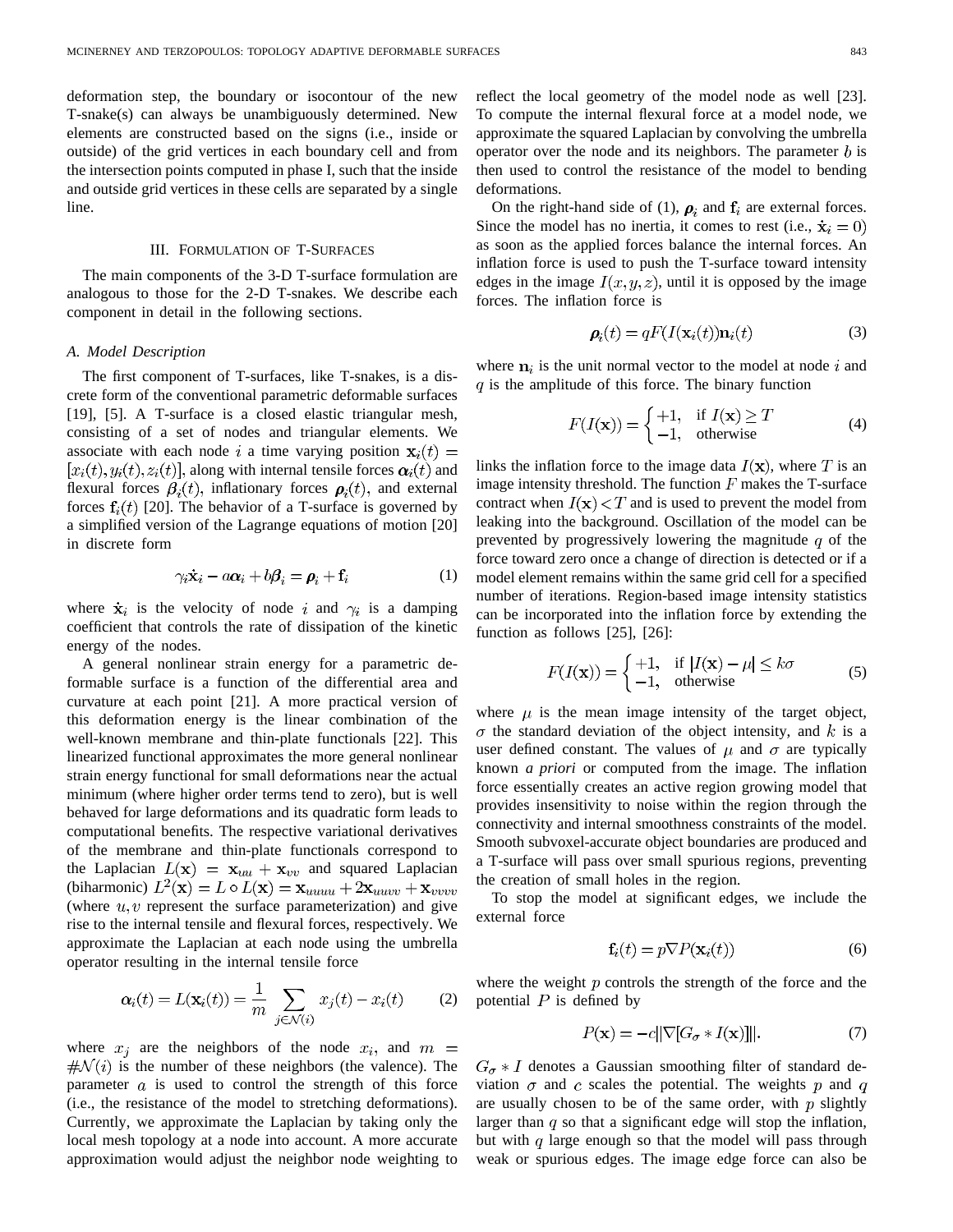averaged over a local neighborhood centered at  $x_i$  to improve robustness against noise.

Another effective external force is an inflation force that makes use of a Chamfer distance map [27] or a gradient vector field that approximates the distance and direction to the nearest edge [28]. In this scenario, the inflation force is weighted by the distance to the edge and is directed along a model node normal. Once equilibrium has been achieved, the inflation force is turned off and the image edge force is activated. This force phasing approach is an effective means of preventing the model from leaking into neighboring structures when there are significant gaps in the target object edges. Alternative functions  $F$  that can be used as inflation force weights are based on local variance as well as intensity [29], texture [30], or other statistical measures of the target object intensity.

To calculate a continuous image function  $I(x)$  for either (5) or (6) we compute the intensity at an arbitrary point  $(x)$  by trilinear interpolation. We also integrate (1) forward through time, using an explicit first-order Euler method. This method approximates the temporal derivatives with forward finite differences. It updates the positions of the model nodes from time t to time  $t + \Delta t$  according to the formula

$$
\mathbf{x}_i^{t + \Delta t} = \mathbf{x}^t - \frac{\Delta t}{\gamma} (-a\alpha_i^t + b\beta_i^t - \boldsymbol{\rho}_i^t - \mathbf{f}_i^t). \tag{8}
$$

The explicit Euler method is simple, but it becomes unstable unless small time steps are used. For T-surfaces, however, a very reasonable range of time step sizes can be found that produce stable behavior, resulting in fast accurate segmentations.

## *B. 3-D ACID*

The second component of T-surfaces is the extension of the ACID framework to three dimensions, using simplicial (tetrahedral) cells or nonsimplicial (e.g., hexahedral) cells. Most nonsimplicial methods employ a rectangular tessellation of space. The marching cubes algorithm [31] is an example of this type. These methods are easy to implement, but they cannot be used to represent the boundaries of an implicitly defined object unambiguously without the use of a disambiguation scheme [32]. For example, Fig. 4 shows two possible boundary representations within a rectangular cell of an implicitly defined object. A disambiguation scheme consists of a table lookup to identify ambiguous cases followed by an adherence to a disambiguation strategy such as preferred polarity: always separate the positive vertices (and join the negatives) or vice versa. We have implemented T-surfaces, using both nonsimplicial and simplicial decomposition methods. We will describe the simplicial grid approach in this paper. The formulation of T-surfaces using a nonsimplicial grid is essentially identical, except for the addition of the disambiguation scheme.

In a 3-D simplicial decomposition, space is partitioned into tetrahedral cells using the Coxeter–Freudenthal triangulation. We construct the grid by dividing the image volume using a uniform cubic grid and subdividing each cube into six tetrahedra [Fig. 5(a)]. As in the 2-D case, 3-D simplicial decompositions provide an unambiguous framework for the





Fig. 4. (a) and (b) Example of ambiguous faces of a cube (black circle: positive cell vertex, open circle: negative cell vertex). Given the diagonal arrangement of vertex polarities, it is unclear which edge/surface intersection should be used.



Fig. 5. (a) Cube divided into six tetrahedra:  $\rho_0 = (p_0, p_1, p_3, p_7)$ ,  $\rho_1 = (p_0, p_1, p_5, p_7), \ \rho_2 = (p_0, p_2, p_3, p_7), \ \rho_3 = (p_0, p_2, p_6, p_7),$  $\rho_4 = (p_0, p_4, p_5, p_7), \ \rho_5 = (p_0, p_4, p_6, p_7)$ . (b) Intersection of object boundary with grid cells.

creation of robust consistent local polygonal approximations of the surface of anatomic structures. The polygonal approximation is constructed from the intersection of the object surface with the edges of each boundary cell (i.e., tetrahedra containing vertices both inside the structure and outside). The intersection points result in one triangle or one quadrilateral (which can be subdivided into two triangles) approximating the object surface inside each boundary cell [Fig. 5(b), (c)], where each triangle or quadrilateral intersects a tetrahedral cell on three or four distinct edges, respectively. The triangle (or quadrilateral) separates the positive vertices of the tetrahedral cell from the negative vertices. The set of all these triangles constitutes the polygonal approximation of the object surface. As in the case of T-snakes, we can obtain an approximation to any desired degree of accuracy by decreasing the size of the grid cells.

## *C. T-Surface Reparameterization*

The third component of T-surfaces is a reparameterization process analogous to the T-snakes case. The time derivatives in (1) are approximated by finite differences. A T-surface is then reparameterized every  $M$  time steps of the numerical time integration (referred to as a deformation step), where  $M$  is user controllable and typically set between five and ten. The entire T-surface is set to either expand or shrink during one deformation step. This policy means that although a T-surface triangle element is free to move forward and backward during a deformation step, similar to a standard parametric deformable model, at the end of the deformation step the element cannot have moved such that a grid vertex previously inside the T-surface is now outside. The reason for this policy is explained later in this section (see Phase II). This deformation restriction also applies to the level-set evolution techniques. However, an ACID-based model can alternate between expansion and shrinkage deformation steps,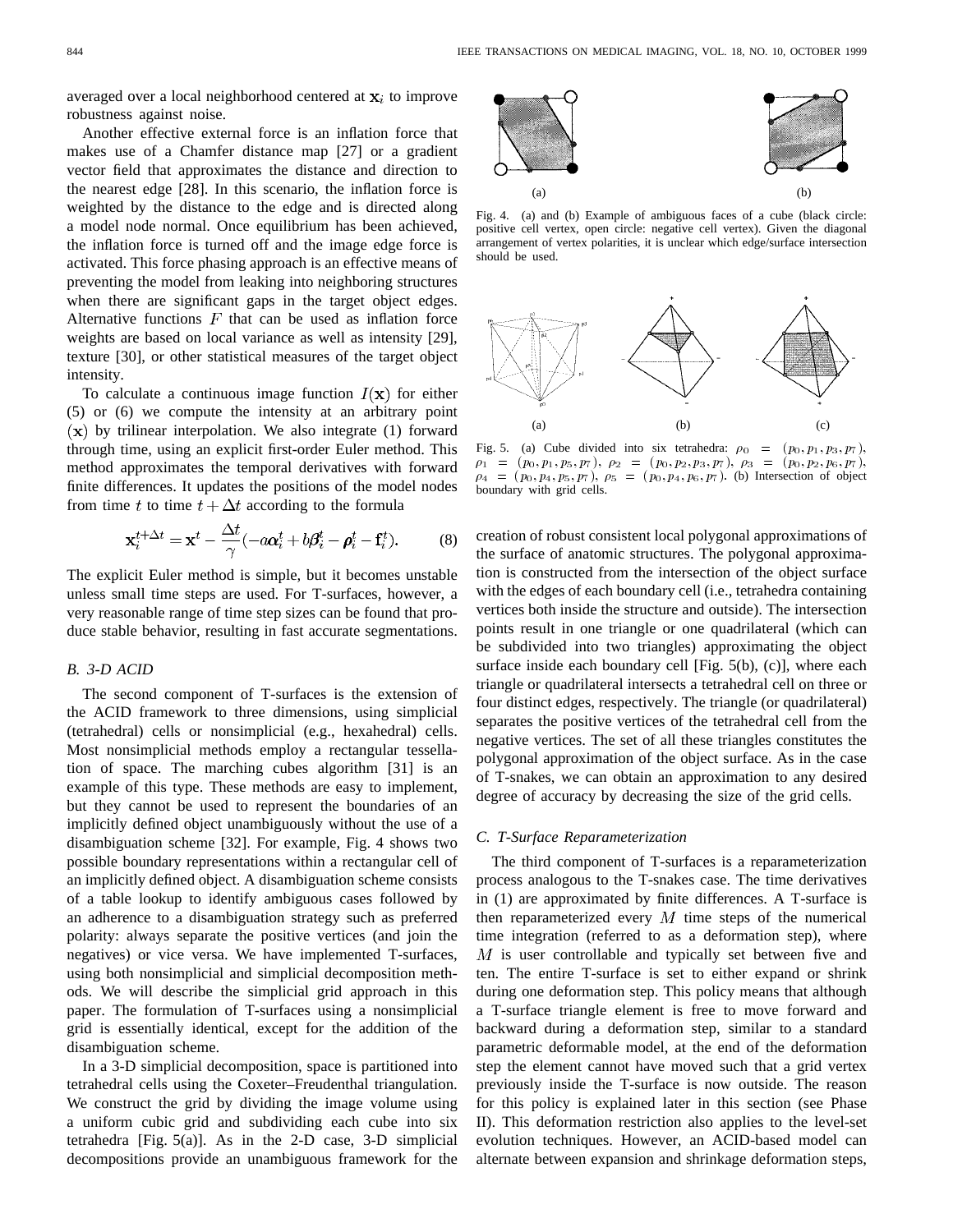effectively mimicking the complete freedom of movement over all deformation steps of a parametric deformable model. In 3- D, this allows the user to interact with a T-surface by, for example, applying forces to a T-surface via cross sections of the surface that are overlaid on 2-D image slices.

We have explored several T-surface reparameterization algorithms. One such algorithm is detailed in [20] and this algorithm is used for all experiments described in Section IV. However, we are in the process of extending the newer and more efficient two-phase algorithm, briefly outlined for Tsnakes, to 3-D. The 3-D version is exactly analogous to the 2-D case, except that we are computing intersections between triangle elements and grid cell edges in  $\mathbb{R}^3$  rather than edge elements and grid cell edges in  $\mathbb{R}^2$ . The new algorithm yielded a 15-fold increase in efficiency for T-snakes (most segmentation experiments involving T-snakes now require under a second to complete) and we expect considerable improvement for T-surfaces. For this reason, we will describe the new algorithm below.

*1) Phase I:* In phase I of the algorithm, we determine if a T-surface triangular element intersects a grid cell edge. Standard robust ray-triangle intersection algorithms are used and local neighborhood searches can be employed to speed up the process. If an intersection point is found for a particular grid cell edge, it is stored in a data structure associated with this edge. This intersection point may become a node of the updated T-surface [see Fig. 3(a) and (c) for a 2-D illustration]. The intersection point may be unused and therefore is discarded if, after the second phase of the reparameterization process, both grid vertices of the grid cell edge are on. This means that both grid vertices must be inside the T-surface and the edge joining them is therefore not a boundary edge.

Several intersection points may be found for a particular grid cell edge. This situation occurs when, during a deformation step, a T-surface intersects itself or when multiple T-surfaces intersect. In these cases, we take the lower numbered vertex of the grid edge (each vertex in the grid is assigned a number) and determine on which side (i.e, half space) of the plane, formed by the T-surface triangle element, this vertex lies. Consequently, every intersection point is given a sign associating it with the lower numbered vertex, either inside or outside (using the outward pointing element normal as the reference direction). Every intersection point is then compared against the existing intersection point (if any) of a grid cell edge. If the intersection points are of opposite signs, they cancel each other out. If they are of the same sign, the new intersection point replaces the existing point. If no intersection point currently exists for the grid edge, the new intersection point is stored in the grid edge data structure.

Finally, if the grid vertex on the inside half-space of the triangle element is off (which indicates that is it is now in the interior of the T-surface), we also store it on a queue for processing in Phase II. Phase I of the reparameterization process is simple, efficient, and inherently parallel: each Tsurface element can be processed independently.

*2) Phase II:* During a deformation step, as the T-surface expands some grid vertices that were outside of the closed Tsurface will now be contained inside [see Fig. 3(a) for a 2-D illustration]. We then update the state of these grid vertices from off to on. In this manner, we are able to determine and track the interior region of the model. Note that the inflation force pushes a T-surface in a direction normal to the surface at each model node. This form of evolution can result in singularities and self intersections (although this is ameliorated by the smoothing effect of the internal forces). In these situations, it is not clear how to evolve the Tsurface. We solve this problem by mimicking the physically correct behavior for a propagating flame front. This behavior is selected by adhering to a so-called entropy condition [33]: once a grid vertex is turned on, it remains on.

As mentioned in Phase I, we compute the grid cell edge intersection points for each T-surface element and enqueue grid cell vertices to be labeled on or inside for processing in Phase II. In Phase II, we dequeue these vertices and check their corresponding grid cell edge data structure. If an intersection point is stored in the data structure (indicating that the T-surface has moved such that the grid vertex is now inside) and the grid vertex is off, we turn it on. For all grid vertices that were turned on, we use them as seed vertices in a standard region fill algorithm to turn on any neighboring vertices that are in the interior of the T-surface and are still off. A neighboring vertex is turned on if the path of grid edges connecting it to a seed vertex contains no intersection points (i.e, indicating that it is inside the T-surface). Phase II of the reparameterization process is simple, highly efficient, and inherently parallel. Typically, only a small number of grid vertices will be enqueued in Phase I for processing in phase II.

### *D. T-Surface Equilbrium*

In contrast to the level-set evolution techniques which accede control to a higher dimensional implicit function, we retain an explicit parametric model formulation. An explicit model formulation allows us to track and control the evolution of the T-surface. Consequently, reparameterizations can be performed very efficiently and constraints can be easily imposed on the model. Furthermore, a T-surface is considered to have reached its equilibrium state when all of its triangle elements have been inactive for a specified number of deformation steps. Element activity or movement is easily measured via the grid, using a flame propagation analogy. Elements are assigned a temperature, based on the number of deformation steps the element (and the grid cell in which it is defined) has remained valid (i.e., has remained a boundary cell). An element is considered inactive when its temperature falls below a preset freezing point. Frozen elements can be removed from the computation. This adjustable mechanism allows the system to maintain a manageable computational burden for many segmentation scenarios. Once a T-surface has reached equilibrium the grid can be disabled, if desired, and the T-surface run as a standard (discrete) deformable model.

#### IV. VOLUME IMAGE SEGMENTATION WITH T-SURFACES

We have implemented a prototype system using T-surfaces. We have used the system to segment and reconstruct a wide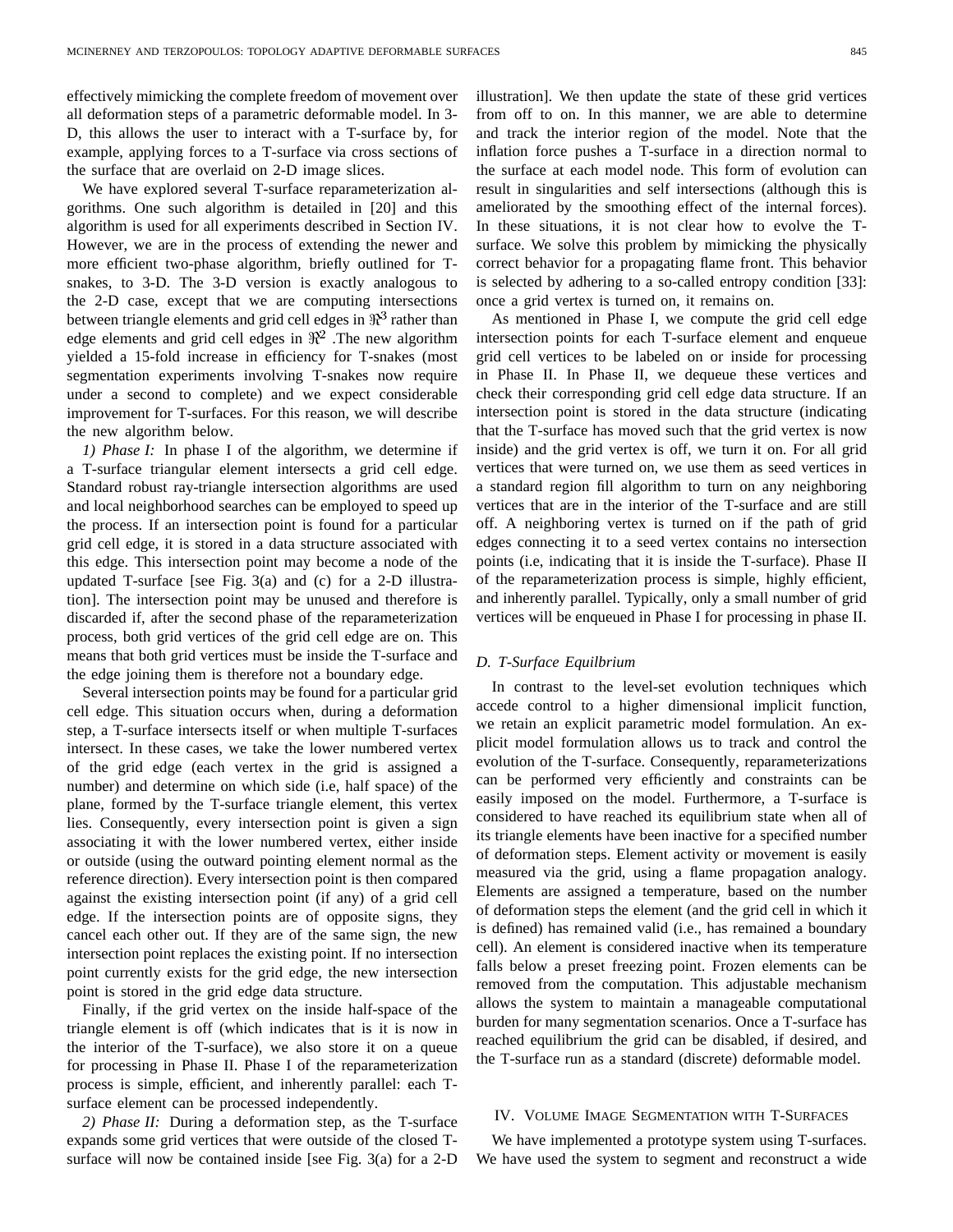

(a) (b) (c) (d) (e) (f)

Fig. 7. T-surface segmenting canine LV and aorta from CT image volume.

range of anatomic structures with complex shapes and topologies to demonstrate its potential.

We initialize a T-surface, using an implicitly defined superquadric function which can be quickly scaled, bent, and tapered, if desired, and placed inside the object of interest (or scaled such that it contains the object). The superquadric is then converted into a T-surface and the model will then expand (or shrink if it surrounds the object) and adapt to the object boundaries. Multiple T-surface seeds can also be dynamically created and placed throughout the object. They will then adapt and automatically merge to form one model of the object.

All T-surface parameters are currently set manually by experimentation. This process is performed once for a specific image modality or for a specific anatomic structure and requires only a few minutes of experimentation. The time step  $\Delta t$  and deformation step M parameters are set to achieve maximum T-surface efficiency. For many segmentation scenarios we have found that setting  $\Delta t$  to 0.001 and M is to 10 works well. The resolution of the grid is usually set to as coarse as possible so that the target object can be accurately reconstructed as efficiently as possible. Objects with narrow protrusions or fine surface structures often require a voxelresolution mesh. The force parameter settings are usually similar for a given image modality, although the shape of the object often dictates the ratio of external forces to internal forces: a higher ratio is sometimes needed to force the Tsurface into narrow protrusions. The internal tensile force strength is typically set to approximately 0.5–0.75 of the inflation force strength. In the following experiments, the internal flexural force was not utilized. In general, however, this force, which is computed over a larger T-surface neighborhood than the tensile force, produces smoother reconstructions and acts to prevent the T-surface from leaking into neighboring structures and is therefore useful when segmenting noisy image volumes.

## *A. Geometric Flexibility and Topological Adaptability*

In the first example, we apply a T-surface to a 120  $\times$  $128 \times 52$  CT image volume of a human vertebra phantom to demonstrate the topological adaptability of the T-surface (Fig. 6). We use a  $32 \times 30 \times 13$  cell grid (where each cubical cell is divided into six tetrahedra) with model parameters:  $p = 20.0, q = 80.0, a = 60.0,$  and time step  $\Delta t = 0.001$ .

In the second example we segment and reconstruct the leftventricular (LV) chamber and aorta from a CT image volume of a canine heart. The image volume dimensions are 128  $\times$  128  $\times$  118 and a 20  $\times$  20  $\times$  20 resolution grid was used (model parameters:  $p = 61.0, q = 60.0, a = 40.0,$  $\Delta t = 0.002$ ). We manually seed the LV with a small Tsurface and the segmentation then proceeds automatically (Fig. 7). The inflation force is weighted with LV region image intensity statistics to reinforce the image edge forces. The final result, after disabling the grid and converting to a classical deformable surface, is shown at the top of Fig. 8. While there are a few image slices that may require manual editing, most of the model fits very accurately and the entire process takes under 4 min on an SGI Indigo 2 workstation using the older reparameterization algorithm described in [20]. We expect significantly better performance using the new reparameterization algorithm. Segmentation with T-surfaces is highly reproducible. As long as the T-surface is seeded within the bright region of the LV, it produces highly similar results (measured using visual inspection only).

In the third example, we have used a T-surface to segment and reconstruct the vascular system of the brain from an MRA image volume. The data consist of a stack of 100 slices each with  $512<sup>2</sup>$  pixels, 2 bytes per pixel (voxel size 0.429 687 5 mm  $\times$  0.429 687 5 mm  $\times$  0.7 mm). The image volume was interpolated to produce cubical voxels, resulting in 162 slices. A T-surface is seeded at the root of the vessel tree and then flows into the vessels, automatically extracting the vascular system (Fig. 9). A voxel-resolution grid was used with model parameters:  $p = 00.0, q = 80.0,$  $a = 60.0, \Delta t = 0.0005$ . The segmentation takes about 1 h on an SGI Indigo 2 workstation, primarily due to disk thrashing induced by the massive image data set relative to the memory in the workstation. We expect considerable performance improvement on a workstation with sufficient memory and our new reparameterization algorithm. When combined with image statistics-weighted inflation forces, a Tsurface behaves as an active region growing model that is able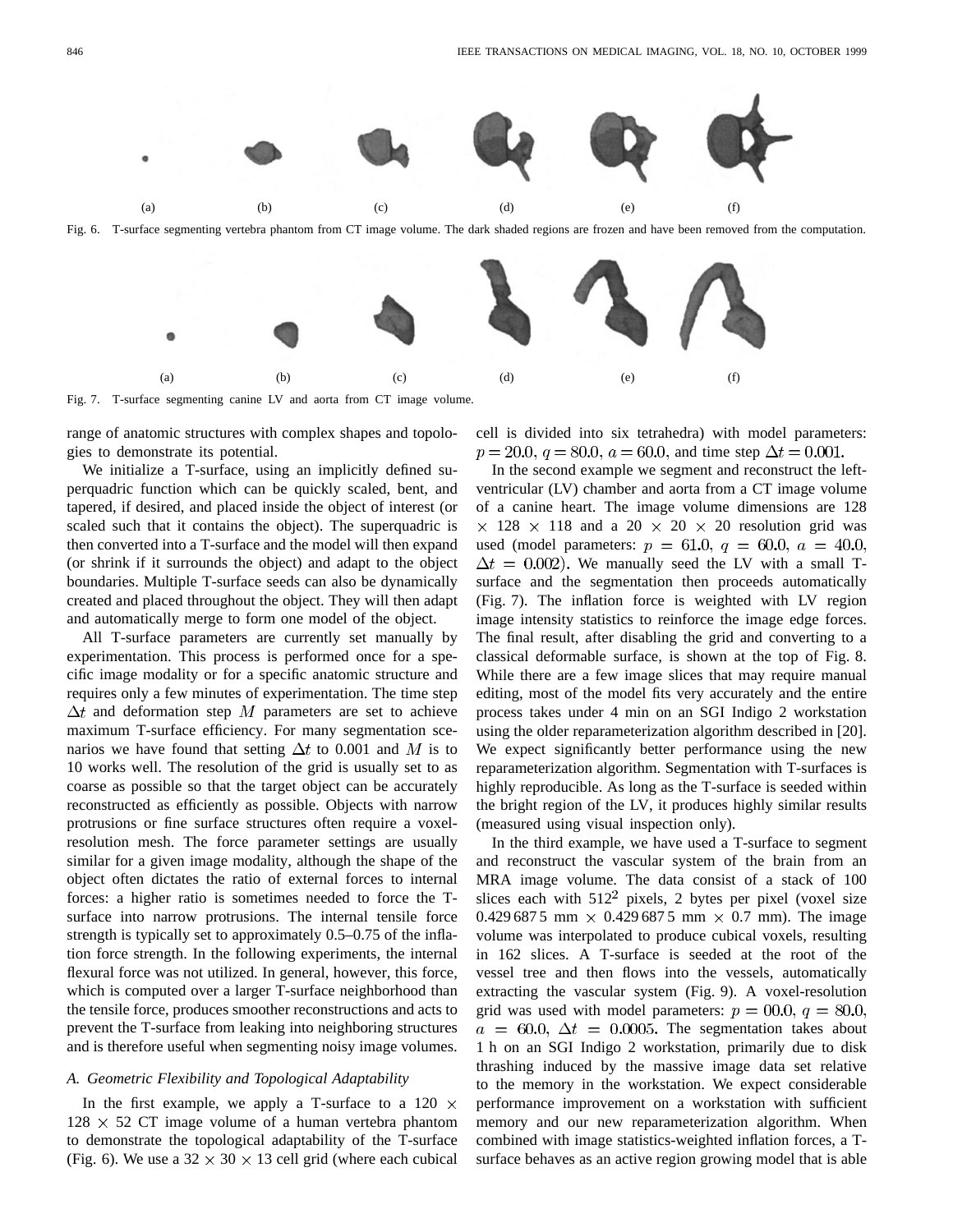



Fig. 8. Final fitted T-surface and four cross sections of the model overlaid on edge-detected image slices.



Fig. 9. T-surface segmentation of cerebral vasculature from MRA image volume.

to integrate edge information and filter out noise through the model smoothness constraints.

Although MR angiography produces high contrast images, the arteries exhibit a large variation in gray-scale values. This large intensity variation makes it difficult to segment the images with simple thresholding techniques. A possible solution to this problem is the use of an adaptive threshold. An adaptive threshold can be computed for the active portions of the T-surface in each branch of the arteries, based on a local statistical analysis. This solution is possible using T-surfaces since we maintain an explicit model formulation. One drawback of T-surfaces for segmenting narrow branching structures, such as arteries, is that the grid resolution is dictated by the smallest artery. In order to flow into tiny branches, a voxel-resolution or even subvoxel-resolution grid must be used. A model that is able to locally adapt its resolution to match the size of the arterial branch may be better suited for images containing a large range of artery diameters.

In the final two examples we use a T-surface with an image statistics-weighted inflation force to segment the major brain ventricles and the cerebral cortex from a preprocessed MR image volume (the skull and brain stem have been manually removed from the image) (Figs. 10 and 11). The  $256 \times 256$  $\times 85$  (0.9375 mm  $\times$  0.9375 mm  $\times$  1.5 mm) MR image volume was interpolated to produce cubical voxels resulting in 136 slices rather than 85. A 128  $\times$  128  $\times$  68 resolution grid was used for the ventricles (model parameters  $p = 30.0, q = 48.0$ ,  $a = 40.0$ ,  $\Delta t = 0.0008$ , and  $N = 10$ ). Since the T-surface provides a boundary and interior representation, the volume occupied by the model can be be quickly and accurately calculated. Brain ventricle volumes are useful indicators of many brain pathologies. Fig. (c)–(g) shows several cross sections of the fitted model. Note that the T-surface had difficulty penetrating into the narrow inferior horn of the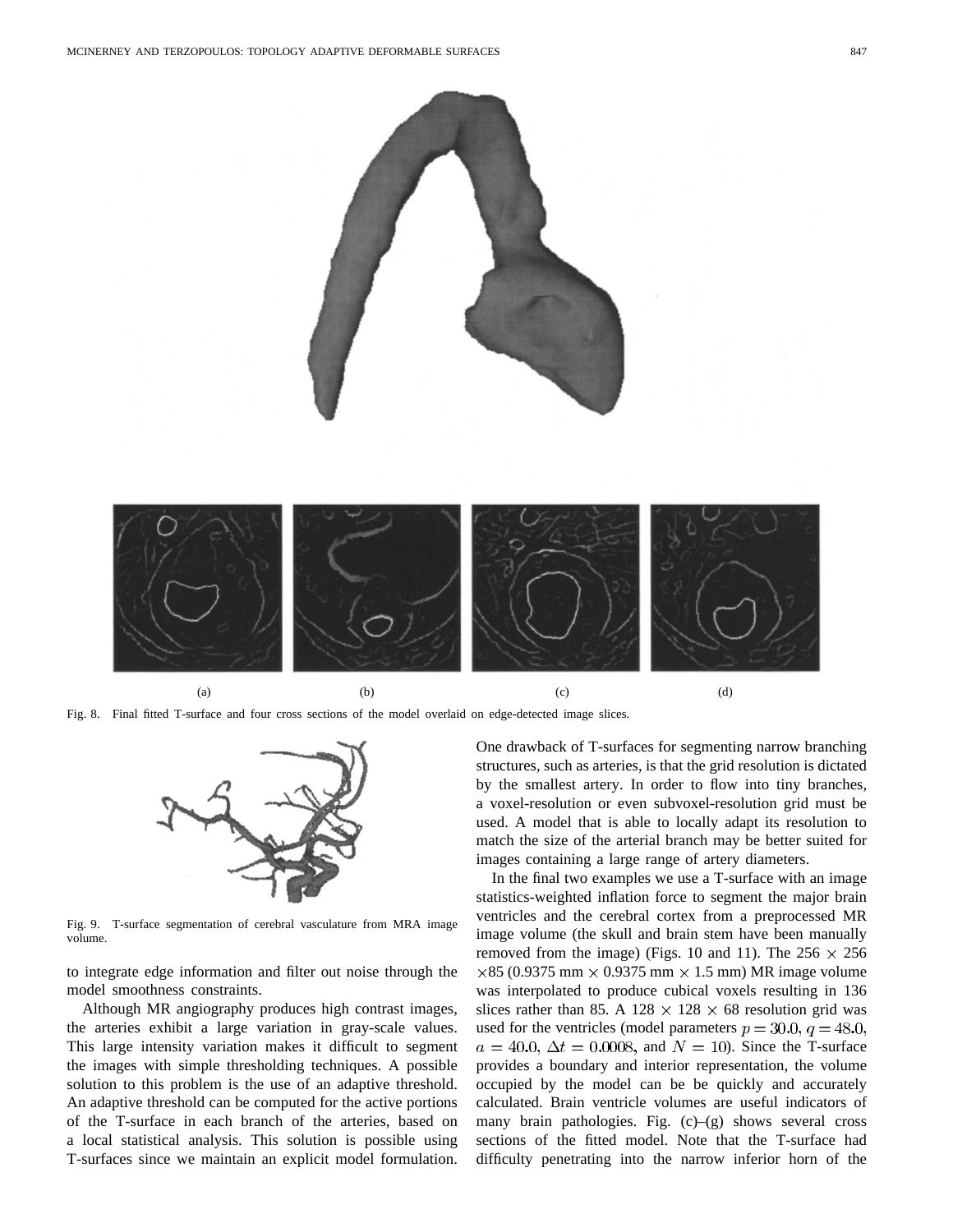







Fig. 11. T-surface segmentation of the cerebral cortex from MR image volume. (a) Front view. (b) Top view. (c) Cross section of T-surface overlaid on image slice.

lateral ventricles. A more accurate result may be obtained with a finer resolution grid, but the voxels in this region (and other regions) of the lateral ventricles in the image volume are often indistinct due to partial volume averaging. Consequently, manual intervention is required to generate an accurate segmentation in some regions. T-surfaces fully support user interaction through their intuitive physics-based paradigm.

A 64  $\times$  64  $\times$  34 resolution grid was used for the cortex (model parameters:  $p = 0.0, q = 48.0, a = 40.0,$   $\Delta t = 0.0008$ ). The T-surface was initialized to surround the cortex and then shrinks and conforms to the CSF/gray-matter interface. A topology preservation constraint was applied to the T-surface to ensure that the T-surface maintains a spherical topology. This global topology constraint is implemented using a series of topology preserving T-surface deformations [20]. The automatically subdividing T-surface is able to penetrate, with good success, into the narrow and deep cavities of the highly convoluted cortex  $[Fig. 11(c)]$ . A more accurate result could be obtained with a finer resolution grid, at the expense of increased computation time and a larger number of model triangles. We can also use the grid to easily and efficiently implement a coupled surfaces propagation technique, as described in [34], to make more effective use of *a priori* anatomical knowledge and segment the CSF/gray-matter and gray/white-matter interface, simultaneously.

### V. DISCUSSION

In this section, we compare T-surfaces with alternative techniques.

A common method for segmenting image volumes is the use of thresholding to generate an isosurface of the target object. Although simple and fast, thresholding is highly noise sensitive, is not guaranteed to produce closed surfaces, and provides no local control. It must be used in concert with morphological and other filtering operations to perform corrections, resulting in tedious user interaction and user-dependent segmentations.

Region growing is another common technique and, like thresholding, is also difficult to control. Furthermore, it does not make use of image edge information, has no inherent noise suppresion capabilities, can leak through gaps in boundaries, and, again, provides limited ability to locally control the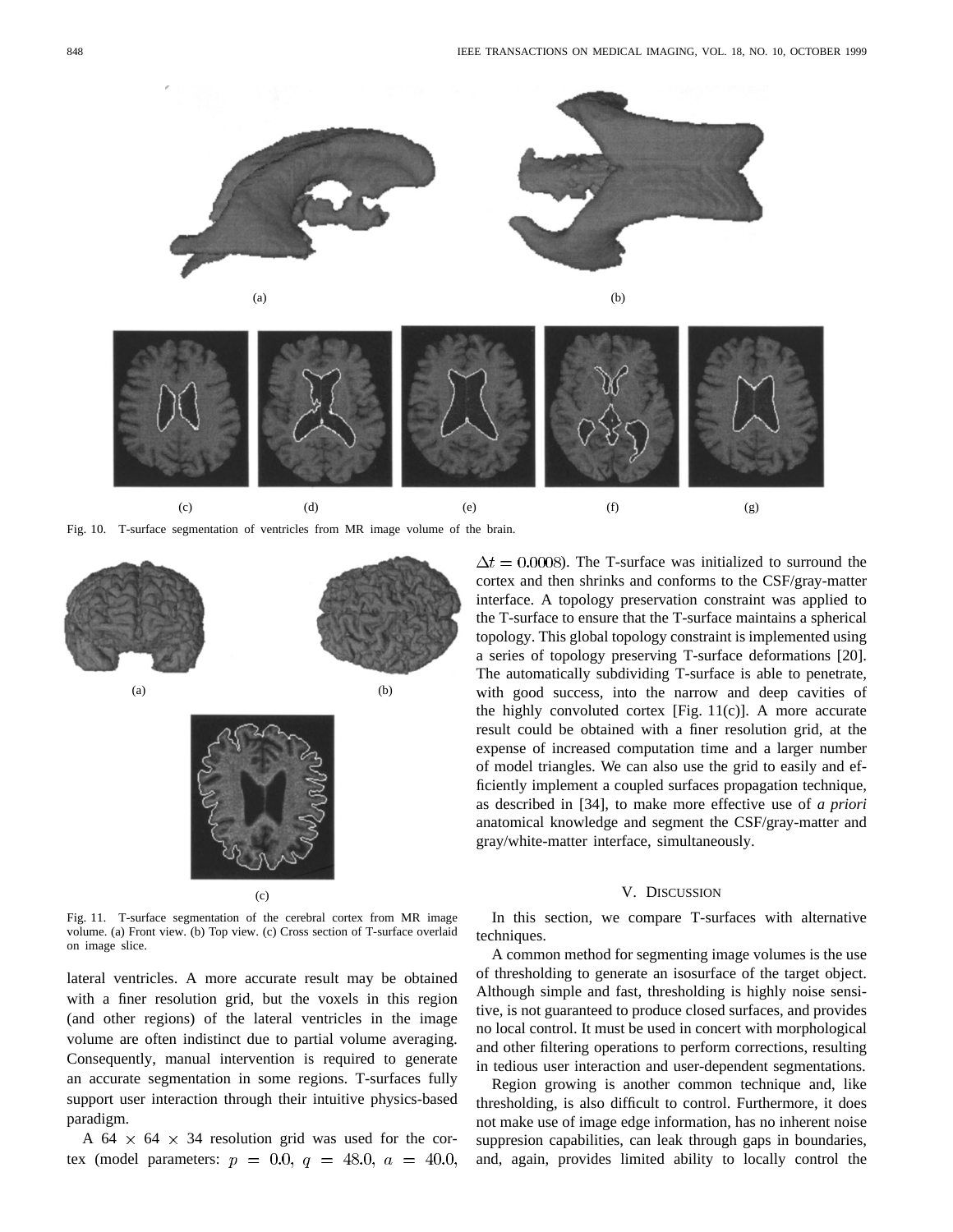segmentation. By contrast, T-surfaces integrate both edge and region information, provide smoothing (noise suppression), can fill in gaps in boundaries, can guarantee topology, and, perhaps most importantly, can be locally controlled through intuitive interaction mechanisms.

Several researchers have attempted to overcome the limitations of parametric deformable surface models by adding greater functionality, or by using discrete deformable meshes with automatic model refinement and topology adaptation mechanisms [12], [14], [17], [35], [36]. Like T-surfaces, these models can support user interaction through energy/forcebased constraints. Unlike T-surfaces, which are automatically reparameterized (or retriangulated) via the ACID framework, the retriangulation process of these models is typically based on triangle or particle subdivision rules. This type of mechanism can create initial position sensitivity and therefore adversely affect segmentation reproducibility. T-surface parameterization is intrinsic. That is, the ACID grid triangulates the fitted T-surface in terms of the intrinsic local geometry of the target object, providing much lower sensitivity to initial conditions. However, a possible advantage the discrete deformable mesh models have over T-surfaces is their potential for simple local retriangulation. Currently, a Tsurface is globally reparameterized (although a form of local reparameterization is possible by activating locally defined regions of the grid and deactivating the remainder).

To introduce geometric and topological flexibility, several researchers have developed implicit deformable curves and surfaces by adopting Osher and Sethian's [33] level-set evolution technique to the image segmentation problem [37], [38], [15], [39], [16], [40], [41]. These models are formulated as fronts, evolving 2-D contours or 3-D surfaces which define the level set of some higher dimensional hypersurface over the image domain.<sup>1</sup> The main feature of this approach is that topological changes are handled naturally since the level set need not be simply connected. The higher dimensional hypersurface remains a simple function even as the level-set changes topology. The reparameterization process is inherent in the level-set formulation, while reparameterization in Tsurfaces is an explicit process. While the level-set technique is an attractive mathematical framework, implicit formulations are much less convenient than explicit surface formulations when it comes to incorporating additional control mechanisms, such as internal deformation energies, external force functions tailored to the specific image features of a target object, and external interactive guidance by expert users. Furthermore, in the implicit formulation it is difficult to impose arbitrary geometric or topological constraints on the level set indirectly, through its higher dimensional representation.

A T-surface is a hybrid model that combines aspects of both explicit (parametric) deformable surface models and implicit surface models. The ACID framework introduces aspects of the latter, primarily topological flexibility. The primary advantage of retaining an explicit model formulation, however, is user control. In medical image analysis it is essential for a user to be able to interactively control the segmentation process. Automatic methods can fail for many reasons: local visual evidence of object boundaries may be too low or even absent, or it may be overrun by a neighboring object. In these cases, recognition of the object boundary must be performed by an expert and simple intuitive guidance or correction of the segmentation is required. By retaining the explicit, Lagrangian formulation, T-surfaces can be dynamically manipulated using virtual forces such as interactive springs, anchored springs, and volcanos [2]. In addition, an explicit model formulation supports the use of more sophisticated control mechanisms. For example, in 3-D an initial T-surface can be constructed from the convex hull of a set of user defined points. These points can be used as anchors and represent known object boundary points. External forces can then be progressively applied to a T-surface, starting from the anchor points and spreading over the entire T-surface [42]. Another possibility is the local control over the evolution of the T-surface by pulling regions of the T-surface, using an implicitly defined shape primitive such as a cylinder or ellipse. A final example is to temporarily disable or limit the flow in a user specified direction, but enable it in orthogonal directions. This type of control may be useful, for example, when segmenting curved, elongated structures.

## VI. CONCLUSION

Deformable surface models offer a flexible and powerful approach to medical image analysis. Nevertheless, standard parametric deformable surface models suffer from several limitations that prevent their application to the full range of medical image analysis problems and inhibit their potential degree of automation. We have proposed T-surfaces as a solution to many of these limitations. This new class of deformable models, which work in concert with an ACID, can be used to segment, reconstruct, and analyze complex anatomic structures from medical image volumes in an efficient, reproducible, and highly automated manner. At the same time, our T-surface models retain the advantages of standard parametric deformable models, such as user interaction and the incorporation of constraints through energy or force functions. The ACID framework complements and extends the standard models and users can dynamically disable it in situations where more direct control and interaction is required.

Opportunities for future research include improving model performance through the use of the new reparameterization algorithm, improving interactive control over the flow of a T-surface through the use of mouse-controlled spring forces, user defined point constraints and implicitly defined shape primitives, as well as an interactive T-surface editing ca-

<sup>&</sup>lt;sup>1</sup>There is a mathematical relationship between the implicit models and simple types of parametric deformable models. The energy minimization of a deformable model involves variational principles which can be equivalently formulated as solutions to partial differential equations (Euler–Lagrange equations). Caselles [39] pointed out that setting the rigidity term to zero in the energy functional of a snake model establishes an equivalence between this parametric model and a geometric curve evolution, since they both minimize the length of the contour in the metric induced by the image. In three dimensions, minimization of the area functional for a surface (which is often approximated in parametric deformable model formulations using the well-known membrane functional) is equivalent to mean curvature surface evolution.